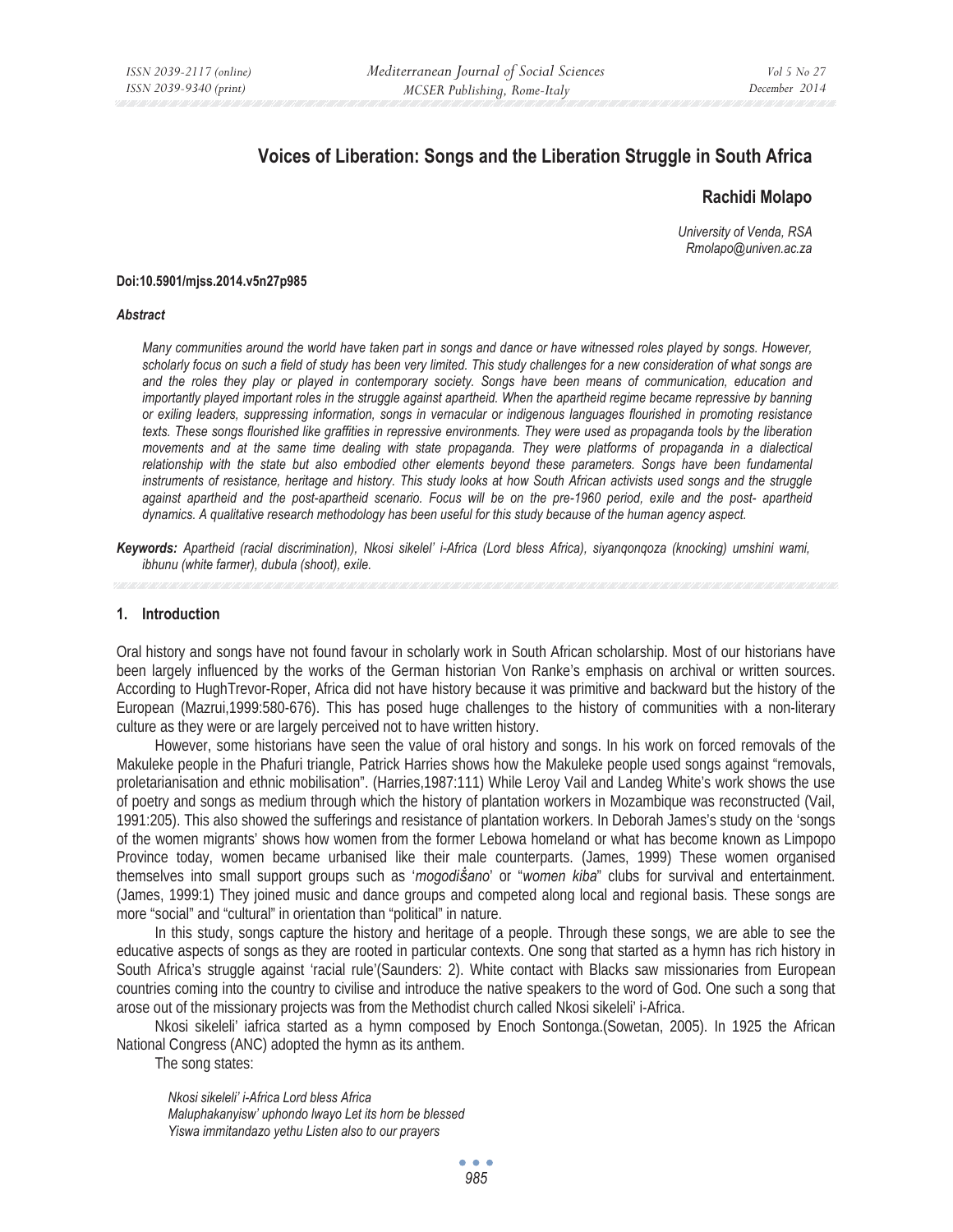*Nkosi sikelela –Nkosi Sikelela Lord Bless Maluphanyis' uphondo lwayo Come spirit Yizwa imitatandazo yethu Listen to our prayers Nkosi sikelela-Thina lusapho lwayo We, thy children.* 

*Nkosi sikelela Thina lusapho lwayo* 

*Morena boloka Sechaba sa heso O fedise dintwa le matswenyeho Morena boloka Sechaba sa heso.* 

The anthem was sung at functions where South Africans found themselves in exile and in South Africa. It is deeply religious reflecting the beliefs of the people on issues of justice and peace. Apart from the secular aspects of notions of justice, the hymn makes people aware of a higher deity to consider in human affairs. The hymn makes passionate plea to the higher deity for an end to suffering and poverty which are prevalent in the country. Other governments within Southern Africa such as Zambia, Tanzania, Zimbabwe have adopted this anthem as well.

After the banning of organisations in South Africa following the Sharpeville massacre, scores of activists left the country for exile while others were imprisoned. Thabo Mbeki, a young South African who left the country in the early 1960s, remembers that he and some of his colleagues sang,' onwards Christian soldiers'.

Reflecting on his detention experiences, Joe Slovo makes the point that:

*John Lang, an attorney and liberal activist, had a lay connection with the church, which was to stand us in good stead-experience with the church choirs. He spent many hours teaching us the art of harmony, and towards the end of our period of detention we could render numerous choral works with reasonable artistry. I began to see how the harmony skills of black crowds had their origins in church and in culture in which communal singing is an important form of social togetherness. (Slovo, 1996:126)* 

After the banning of the ANC and other organisations in 1960, the arrest of the MK High Command in 1963, the leadership of the organisations passed over to Oliver Tambo as leader of the external mission. The following song reflects that situation.

*Skhokhele Tambo Lead us Tambo O' Mandela nabo Sisulu Mandela and Sisulu and others Bavalelw'entolongweni Are locked in jails. S'khokhele Tambo Lead us Tambo Baba Luthuli Father Luthuli Siyokokhumbula We will remember you. Endleleni yenkululeko The road to freedom.* 

This song tells us a bit about the leadership changes within the liberation movement. The leadership of the organisation changed after the *Rivonia* arrest. Reginald Oliver Tambo took over. Supporters were singing this song to show sadness after Albert Luthuli, an ANC president from 1944-1967 was killed by a moving train in Natal. This generated suspicions on the government as he was banned and confined to his house in *Groutville.*

Between1960 to 1968 the internal resistance movement in the country was silent. The fear of long term imprisonment and exile inflicted so much fear in activists in showing any resistance to the state. The structures of the movement in the country were totally wiped out.

It was at the end of the 1960s that a group of students at the University of Natal ignited the resistance against 'racial order'. The students shared a different ideological orientation known as black consciousness movement (BCM) from the ANC which placed emphasis on liberating the oppressed mentally so that they would be in a position to challenge their oppressors. Steven Bantu Biko became famous for leading a breakaway student movement South African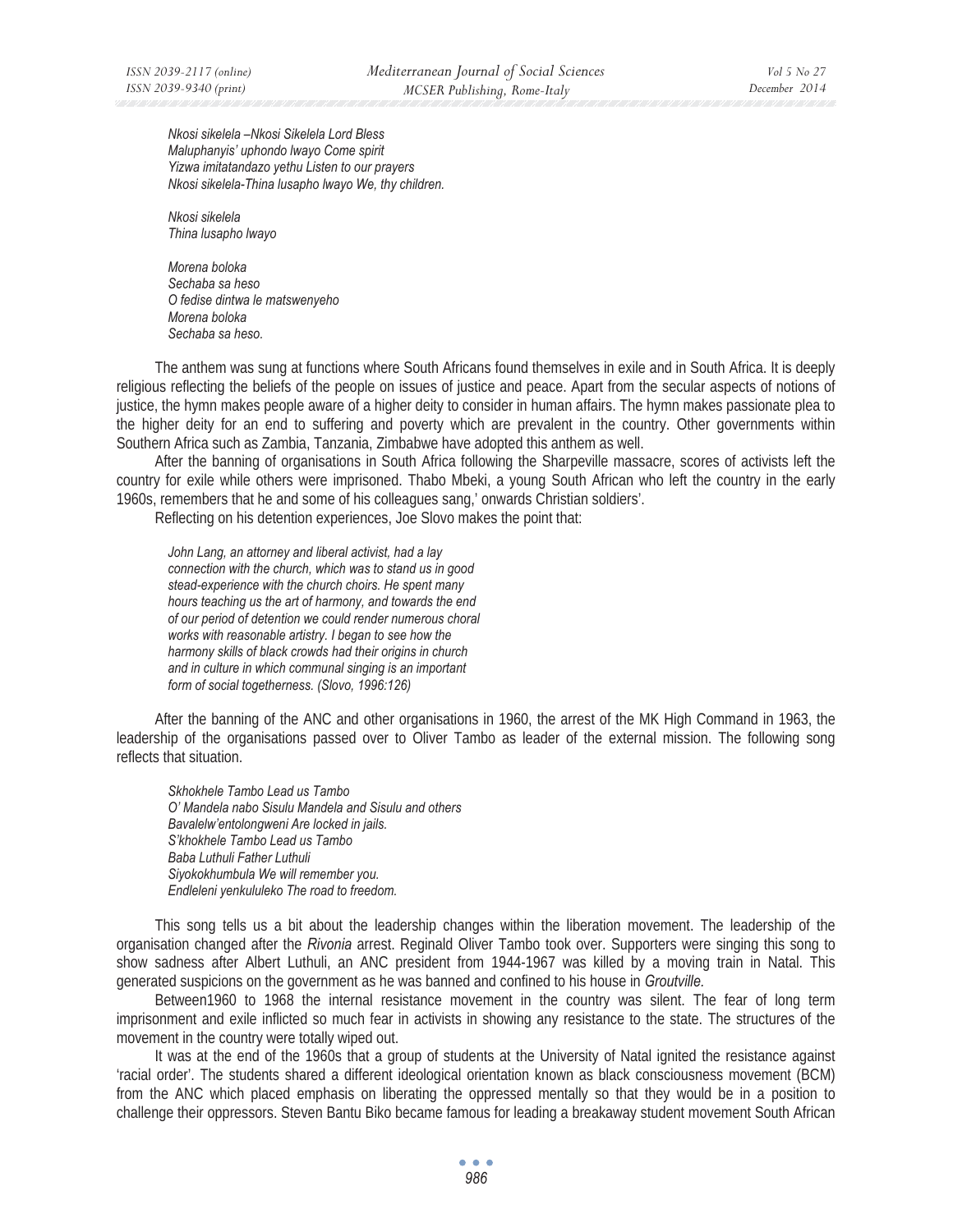Student Organisation (SASO) from the white dominated National Union of South African Students (NUSAS). (Biko,1978:11)

The formation of SASO influenced student politics in the country and the majority of black leaders in the country articulated a black consciousness perspective. This was a powerful paradigm shift in the post- Sharpeville era in the absence of the ANC and the PAC with their ideologies. Ngugi wa Thiong'o, one of Africa's best writers articulated the role Biko and the movement he represented by stating that, "Biko is among this great gallery of people whose work and devotion have impacted those beyond the native shores and which make it possible for us even to talk about the possibilities of a new Africa out of the ashes of latter-day empires". (Ngugi wa Thiong'o, 2009: 51)

As these developments were taking place in the country those who left the country for exile struggled to return after acquiring military training. This saw groups from South Africa and Zimbabwe establishing a joint front to be able to challenge for power in their respective countries in terms of what became known as the Wankie campaign. These efforts were heroic but many of the cadres from the respective entities ended in jails in Zimbabwe and Botswana because they failed to penetrate the settler military establishments.

The tragic death of Chief Albert Luthuli coincided with the group of guerrillas who had attempted to cross into Zimbabwe and South Africa from Zambia. This campaign was named after Luthuli and became known as the Luthuli detachment. The schemes that ensued during this encounter had casualties from both sides.

The land question in both countries continued to cause bitterness within the exile communities and this is reflected in the kinds of songs sung. One song stated that:

*Sikhalela izwe lakithi we mourn for our country. Elathathwa ngamakalantshane which was taken by marauders. WenamZulu, Mxhosa, Mosotho You Zulu, Xhosa, Sotho Hlanganani Unite. (Mzamane, 1996:32)* 

The basis of the South African land question is rooted in colonial conquest. All Black independent states were brought under colonial control by the 1890s. In the middle of the1890s, Zimbabweans were dispossessed. While in South Africa after being defeated in the battlefields, the white parliament signed the Natives Land Act of 1913, which reserved 80% of the land to the whites while the black majority had to occupy 13% of the land. This has left a huge legacy of landlessness in the country.

The song has drawn heavily on Pixley ka Isaka Seme, the founder member of the ANC's historical call of 1912 for the natives to unite (Rive, 1991:9-10). For him Black unity was a central condition for the blacks to be able to challenge their oppression.

Another popular song sung by exiles was 'Thina Sizwe' (we the people).

*Thina sizwe we the people Thina Sizwe esinsundu We the Black people Siyakhala We are crying. Sikhalela izwe lethu We are crying for our land Elathathwa ngamabhul' which was taken by boers Mabayeke Let them leave it Mabayek'umhlaba wethu Let them leave our land. (Mashele SH ,1996)* 

This song reflects the struggle for land in the country. The process of land dispossession was long and a protracted one. The wars of dispossession resulted in the white minority gaining control over the ownership of land in South Africa. The colonial state took an active part in this process with the provision of legislation such as the 1913 Land Act, 1936 land Act. There was an emotional attachment to the land as shown by the line "*thina sizwe*" (we the people) and '*sikhalela izwe* l*ethu*' (crying for our land).

However, the struggle against apartheid took a different turn from the late 1980s. The government was finding it difficult to operate as it used to do in the past. There were new demands on the table by the international community which needed South Africa to change its racial discriminatory legislations. Sanctions and boycotts were imposed upon the state. This proved costly for the government as it was isolated from the international community.

Nelson Mandela and his comrades in jails who had been forgotten because of the repressive state machinery resurfaced in the popular imagination. A song that captures the era states that:

*Mandela says fight for freedom Freedom is in your hands*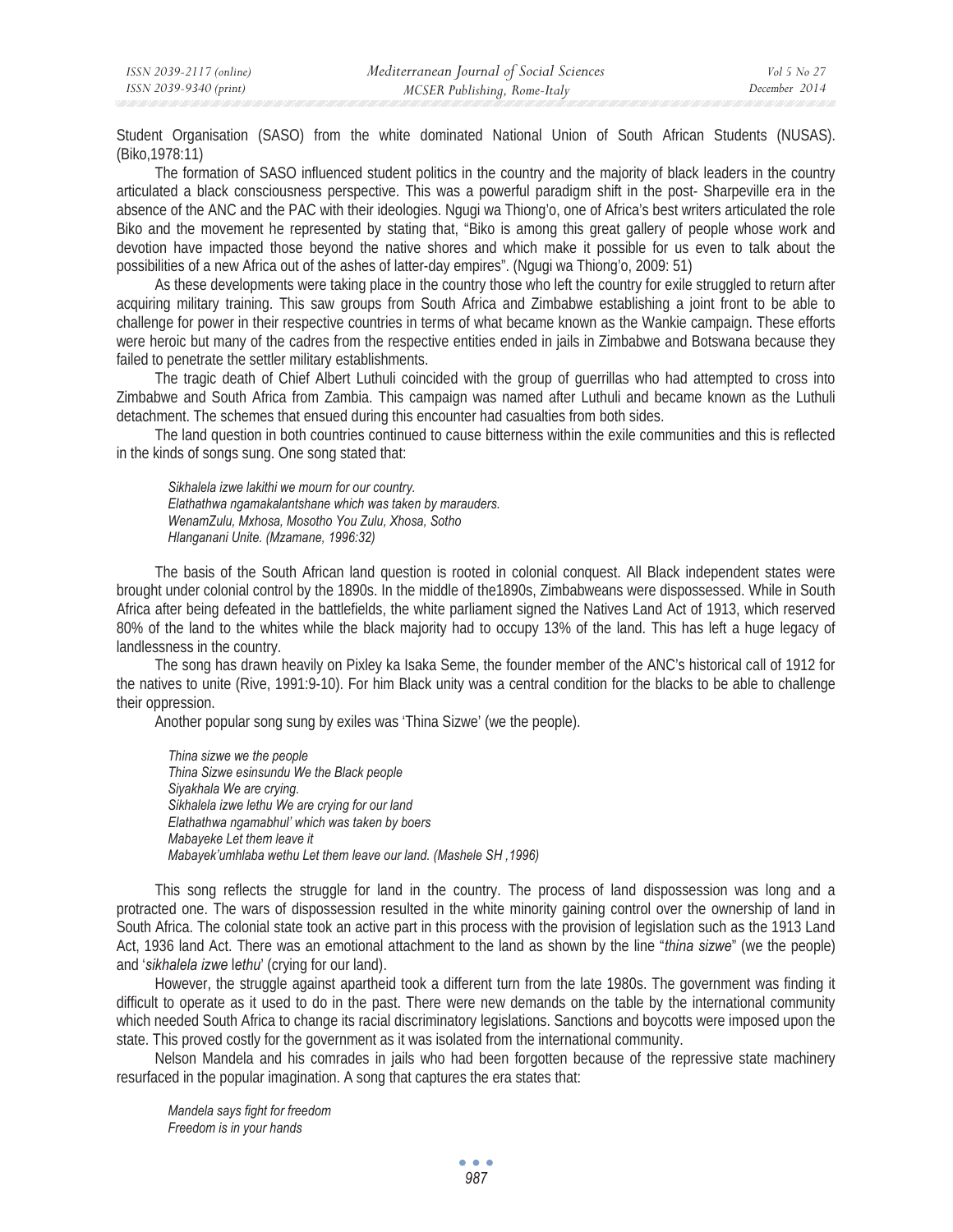*Mandela says freedom now. Now we say away with slavery In our land of Africa. Rolihlahla Mandela Freedom is in your hands Show us the way In our land of Africa. Vula Botha siyanqonqoza Khulul' uMandela asikhokhele Open Botha, we are knocking Release Mandela, so he can lead us In all my trouble and suffering Mandela is with me Even amidst hippos Mandela is with me Amandla!* 

The 1980s represented a dramatic turn of events in South African political history. The exile movement that struggled to remove the apartheid state through military means was able to establish connections with the internal struggle. However, by the 1970s workers in Durban had launched some wildcat strikes demanding better working conditions and better wages. Demands for workers were largely work related but as time went on, community and national issues were articulated as part of the agenda.

By 1976, the students of Soweto clashed with the police over Afrikaans as a medium of instructions in their schools. This peaceful demonstration by students culminated in scores of students losing lives at the hands of the police. Since Sharpeville, South Africa was again in the international media showing how brutal apartheid was. Lives of black people were proving to be cheap as the perpetrators of these deaths never faced any legal consequence as a result of their actions.

When government tried to respond to political pressure by creating new houses for coloured and Indian representation known as tri-cameral parliament this led to the formation of the United Democratic Front resisting such. A campaign was established around Nelson Mandela as a unifying figure for the anti-apartheid struggle. This linked closely with the demands of the international community for political reforms in South Africa. Sanctions that were imposed on South Africa because of her racially discriminatory legislations had serious impact in the country.

By the 1980s government started secretive talks with Nelson Mandela in prison but these could not yield results as government was in serious crisis of legitimacy. Mandela could not renounce the ANC his organisation and its armed wing, Umkhonto we Sizwe and be confined to Transkei his place of birth as part of the homeland project.

 The song says "vula Botha siyaqonqoza" (open Botha we are knocking). Botha refers to the president of the country, Mr P.W Botha, a military leader of the National Party. The president with his military background was taking the country on a confrontation path as he invaded the neighbouring states of Lesotho, Mozambique, Botswana and Zimbabwe in pursuit of ANC guerrillas. South Africa was the most highly militarised state in the whole of the region. Dulcie September an ANC representative in France was also killed by apartheid's secret agents. This situation brought condemnation of the South African government and further isolation.

The National Party replaced P. W Botha with Mr F.W De Klerk, the minister of education to take the country forward. This led to the release of political prisoners and the unbanning of organisations. In so doing, the government wanted to control the transition process in its own terms.

By the late 1980s, the country was gripped by violence of a political nature in particular around Natal and Johannesburg. This started as conflict between the UDF and *Inkatha,* a Zulu homeland and Natal based political party around political space.

The formation of the Convention for Democratic South Africa (CODESA) was a transitional forum before the 1994 general elections. The path to democracy was not smooth as serious political differences emerged between the National Party and the ANC over terms of the transition. The death of Chris Hani at the hands of right-wing white elements almost brought the country into a civil war. The massacre of innocent people at *Boipatong* all contributed to the mistrust of the government by the general public. As part of the transitional arrangements, the ANC had suspended "armed action" while the state intensified its low intensity conflict by using the military to destabilise communities.

To save the country from further bloodshed, 1994 was chosen as a year of the general elections which saw the ANC winning the elections. Nelson Mandela became the first president of the new South Africa but only served for one term. His deputy-Thabo Mbeki took over. When Mbeki's term of office was nearing an end, complications arose which led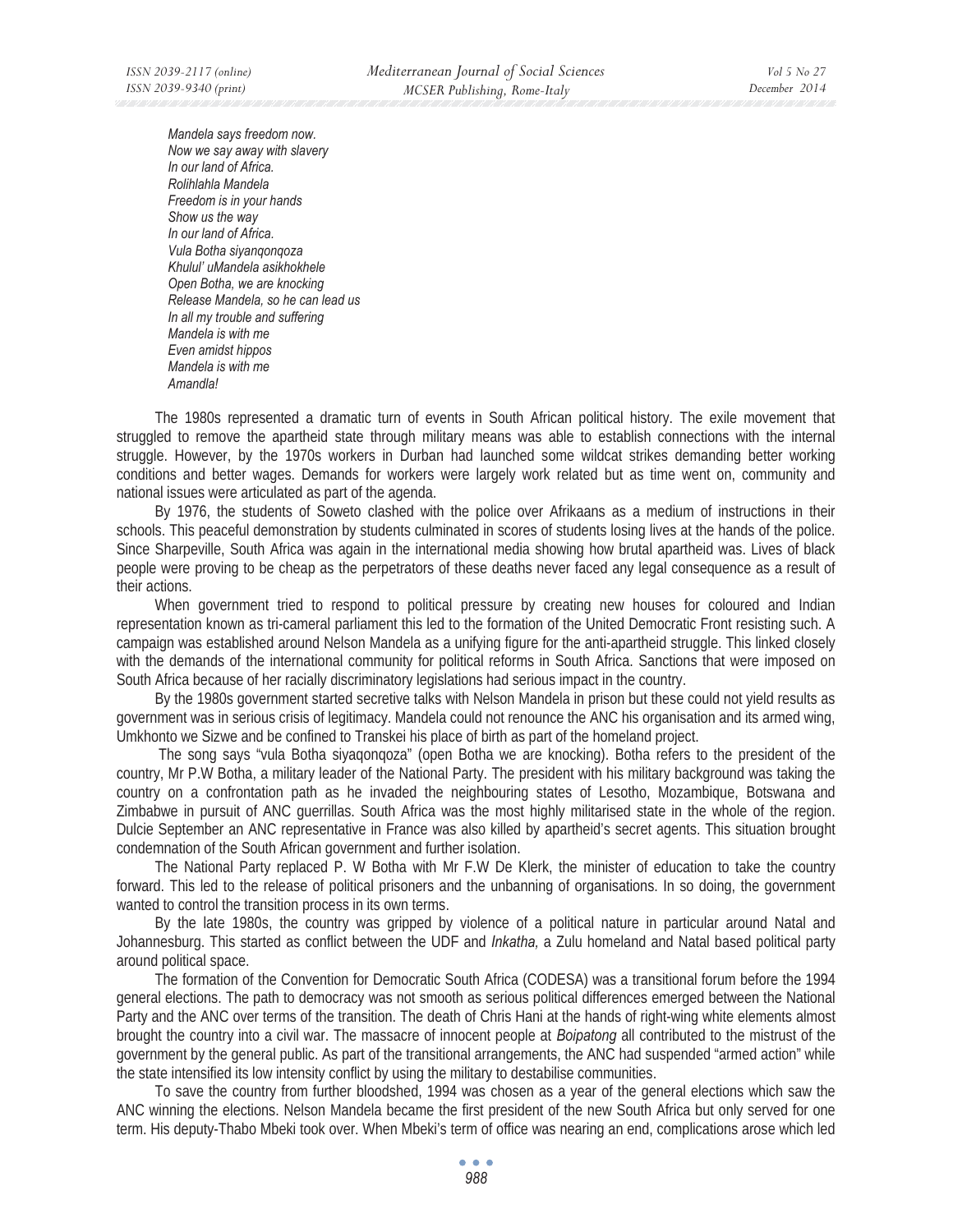to Mr Jacob Zuma been suspended and removed from office as a deputy-president because of charges of rape, financial misappropriation.

Mbeki was seen as having orchestrated this complication by Zuma supporters. Whenever Zuma was appearing in court for his trial he would sing 'umshini wami', a metaphorical return to Mk.

The song said:

*Umshini wami mshini wami my machine my machine Khawuleth'umshini wami please bring my machine Umshini wami mshini wami my machine my machine Khawuleth'umshini wami please bring my machine Umshini wami mshini wami my machine my machine Khawuleth' umshini wami please bring my machine Wen'uyang'imbambezela you are pulling me back Umshini wami, khawuleth; umshini wami my machine, my Machine.* 

The battle within the ANC for leadership of the party had created factions. The country was also affected by these internal divisions within the party. When Zuma was acquitted for rape, he looked destined for the presidency. The internal dynamics within the party saw Mbeki been recalled to Luthuli House 2 months before his term came to an end. A sizeable number of members of parliament resigned in indignation about how the matter was handled. Mr Kgalema Motlanthe was sworn in as an interim president.

Another song rooted in the apartheid era that brought controversies was "dubula ibhunu" (Afri-Forum and Julius Malema, 2010). Around 1994, Peter Mokaba, the late president of the ANC Youth League would inspire his followers to sing "kill the boer, kill the farmer" chant. As the country was in a transitional stage and reconciliation was regarded as part of national healing, he was reprimanded from singing the song. According to the song, "whites" represented the system of apartheid which included "boers" and "farmers".

Julius Malema the ANC Youth League president was inspired by his predecessor in the singing of the song but the wording was changed. It used vernacular language to mean the same thing. "dubula ibhunu" (shoot the white). Afri-Forum, a right-wing white grouping challenged this in the Equality Court as part of "hate speech" and the court ruled in favour of Afri-Forum and ordered Malema and his supporters not to chant the song anymore.

# **2. Conclusion**

Songs play important roles in different societies. They are educational and can also be used in different contexts. Songs can be used as part of sources of information. It is therefore important to understand the meaning of words sang. As part of oral history, they need to be treated with caution like any other historical source.

Through these songs, some aspects of South African history can be learnt. But, this needs to be used in relations with other sources. Through these songs they gave us a sense of the different phases South Africa went through in its transition from apartheid to democracy.

Through these songs, one can also see the divisions and tensions within the society. These songs carry certain meanings that may not be appreciated by certain sections of the deeply divided society. These songs have emerged from the Christo-religious influences but assumed political dimensions the country was going through at that moment.

These songs also tell us about the liberation heritage the country has. These songs have been adapted to different context but their compositions have varied. As service delivery protests continue to be features of contemporary society, these songs have been adapted to the different regional dynamics.

# **References**

Afri-Forum v Julius Malema, Equality Court case No: 20968/2010.

Biko Steve, I write what I like, (Johannesburg, Ravan Press, 1978)

Harries Patrick, A forgotten corner of the Transvaal Reconstructing the history of a relocated community through oral testimonies, in

Belinda Bozzoli (ed) Class, Community and Conflict: South African Perspectives, (Johannesburg, Ravan Press, 1987) Interview with Mr S.H Mashele for the songs 'Thina Sizwe'.

Rachidi Molapo, Challenges of the South African transition from apartheid to democracy, Freiburg, Germany 2-6 December 2013. Rive Richard and Couzens Tim (ed) Seme the founder of the ANC, (Johannesburg, Skotaville and Mayibuye Books, 1991) Slovo Joe, The Unfinished Autobiography, (Johannesburg, Ravan Press, 1996)